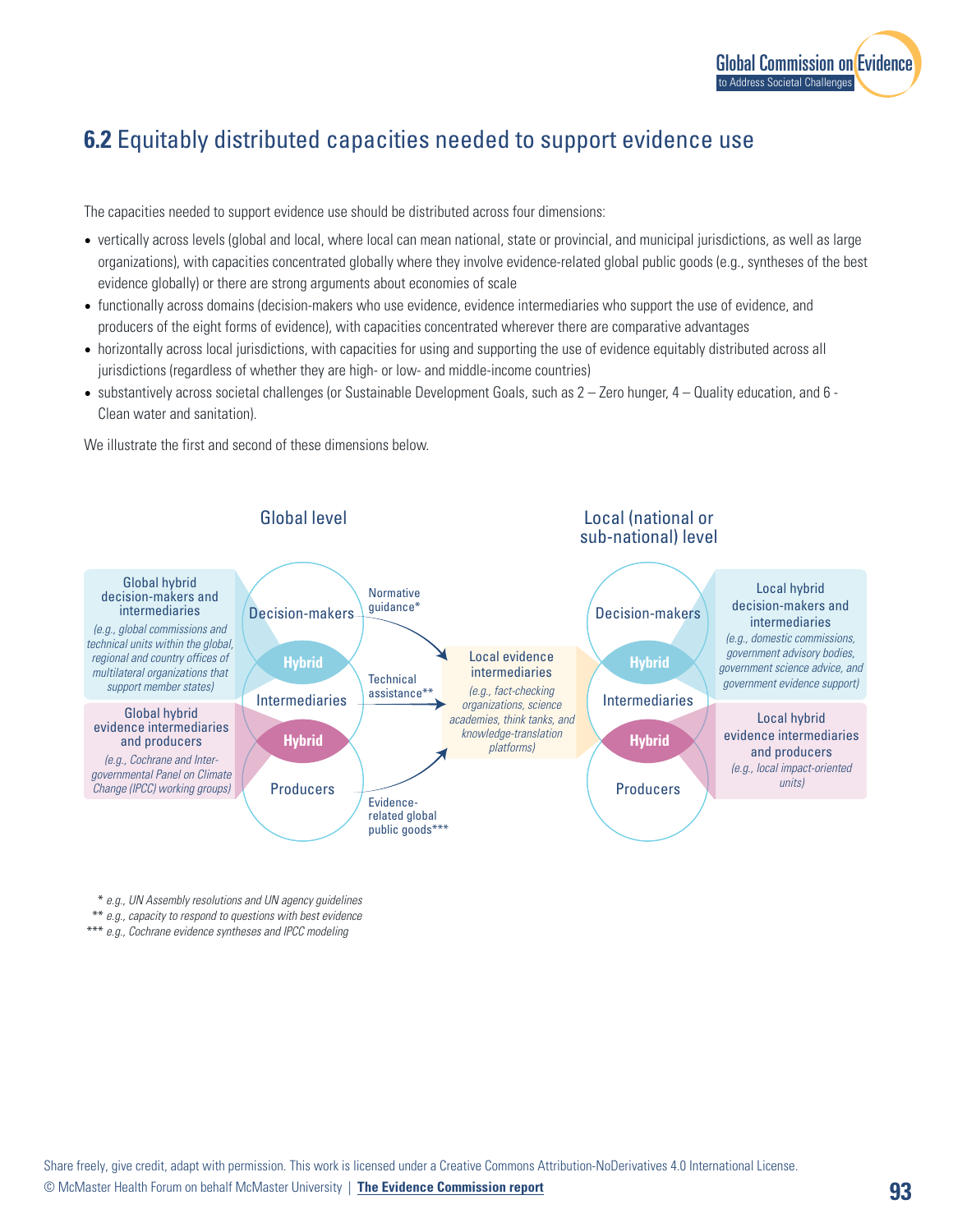Below we expand upon these two dimensions, and to do so we draw on **section 6.1** (about global public goods) to inform the vertical distribution of capacities, and on **section 5.4** (about capacity, opportunity and motivation in different domains) to inform the functional distribution of capacities. Further details about the strategies that evidence intermediaries can use are provided in **section 5.3**.

| Level and domain                                                                                                                                                                                                                        | <b>Capacities needed</b>                                                                                                                                                                                                                                                                                                                                                                                                                                                                                                                                                                                                                                                                                                                                                                                                                                                                                                                                                                                                                                                                                                                                                                                                                                                                                                                                                                                                                                                                                                                                                                                                                                                                                                                                                                                                                   |
|-----------------------------------------------------------------------------------------------------------------------------------------------------------------------------------------------------------------------------------------|--------------------------------------------------------------------------------------------------------------------------------------------------------------------------------------------------------------------------------------------------------------------------------------------------------------------------------------------------------------------------------------------------------------------------------------------------------------------------------------------------------------------------------------------------------------------------------------------------------------------------------------------------------------------------------------------------------------------------------------------------------------------------------------------------------------------------------------------------------------------------------------------------------------------------------------------------------------------------------------------------------------------------------------------------------------------------------------------------------------------------------------------------------------------------------------------------------------------------------------------------------------------------------------------------------------------------------------------------------------------------------------------------------------------------------------------------------------------------------------------------------------------------------------------------------------------------------------------------------------------------------------------------------------------------------------------------------------------------------------------------------------------------------------------------------------------------------------------|
| <b>Global hybrid</b><br>decision-makers and<br>intermediaries<br>(e.g., global commissions<br>and technical units within<br>the global, regional and<br>country offices of multilateral<br>organizations that support<br>member states) | • Acquiring, assessing, adapting and applying evidence in their own efforts to address societal challenges, as well<br>as ensuring that staff have the:<br>o Capacity to distinguish high- from low-quality evidence and to judge, with humility and empathy, what the<br>evidence means in a particular context<br>○ Opportunity to use evidence (e.g., supportive structures and processes)<br>o Motivation to use evidence (e.g., hiring those who are intrinsically motivated or incentivizing them)<br>• Responding to decision-makers' needs with best evidence (in this case for commission target audiences and in<br>member states), a function with distinct capacity, opportunity and motivation (COM) requirements (see 'Interface<br>between supply and demand in a status-quo environment' in section 5.4)<br>• Building the case for greater evidence use and optimizing supportive structures, processes and incentives, which<br>also has distinct COM requirements (see 'Interface between supply and demand in a changing environment' in<br>section 5.4)<br>• As part of the above optimization, securing funding for and promoting the use of key global public goods:<br>o Harmonization of evidence requirements for regulatory and other assessments globally<br>o Listening and foresight<br>o Prioritization of globally needed evidence<br>o Open science (e.g., publications, data, physical samples, and software)<br>o Coordinated efforts to support evidence intermediaries in using global public goods to support local (national or<br>sub-national) decision-making (e.g., one-stop evidence shops and EVIPNet)<br>• Also as part of the above optimization, working with global evidence producers to secure funding for and promote<br>additional key global public goods listed in the circle below |
| Global hybrid evidence<br>intermediaries and<br>producers                                                                                                                                                                               | • Coordinating and ensuring the timely and high-quality production of:<br>○ Syntheses of the best evidence globally<br>o Other types of evidence that is best produced globally or at least regionally<br>o Globally relevant living evidence products that can be used or adapted locally<br>• Registering plans to produce or synthesize evidence<br>• Setting standards for evidence production and supporting their use, which includes the distinct capacity,<br>opportunity and motivation (COM) requirements (see 'Supply of evidence' in section 5.4)                                                                                                                                                                                                                                                                                                                                                                                                                                                                                                                                                                                                                                                                                                                                                                                                                                                                                                                                                                                                                                                                                                                                                                                                                                                                              |
| Local hybrid<br>decision-makers and<br>intermediaries<br>(e.g., national commissions,<br>government advisory bodies,<br>government science advice, and<br>government evidence support)                                                  | • Similar to global hybrid decision-makers and intermediaries<br>o Acquiring, assessing, adapting and applying evidence in their own efforts to address societal challenges<br>○ Responding to local decision-makers' needs with best evidence<br>o Building the case for greater local evidence use and optimizing supportive local structures, processes and<br>incentives<br>○ As part of the above optimization<br>○ Contributing to funding for, promoting the use of, and using global public goods (e.g., syntheses of the<br>best evidence globally, other types of evidence that is best produced globally, globally relevant living<br>evidence products, and one-stop evidence shops<br>o Complementing these global public goods with funding for, promotion of and use of local work where<br>appropriate, such as:<br>o Listening and foresight<br>o Prioritization of locally needed evidence<br>○ Co-production of local evidence (e.g., data analytics, modeling, evaluations, behavioural<br>implementation research, and qualitative insights)<br>o Integration of different forms of evidence into innovative types of evidence products                                                                                                                                                                                                                                                                                                                                                                                                                                                                                                                                                                                                                                                                               |